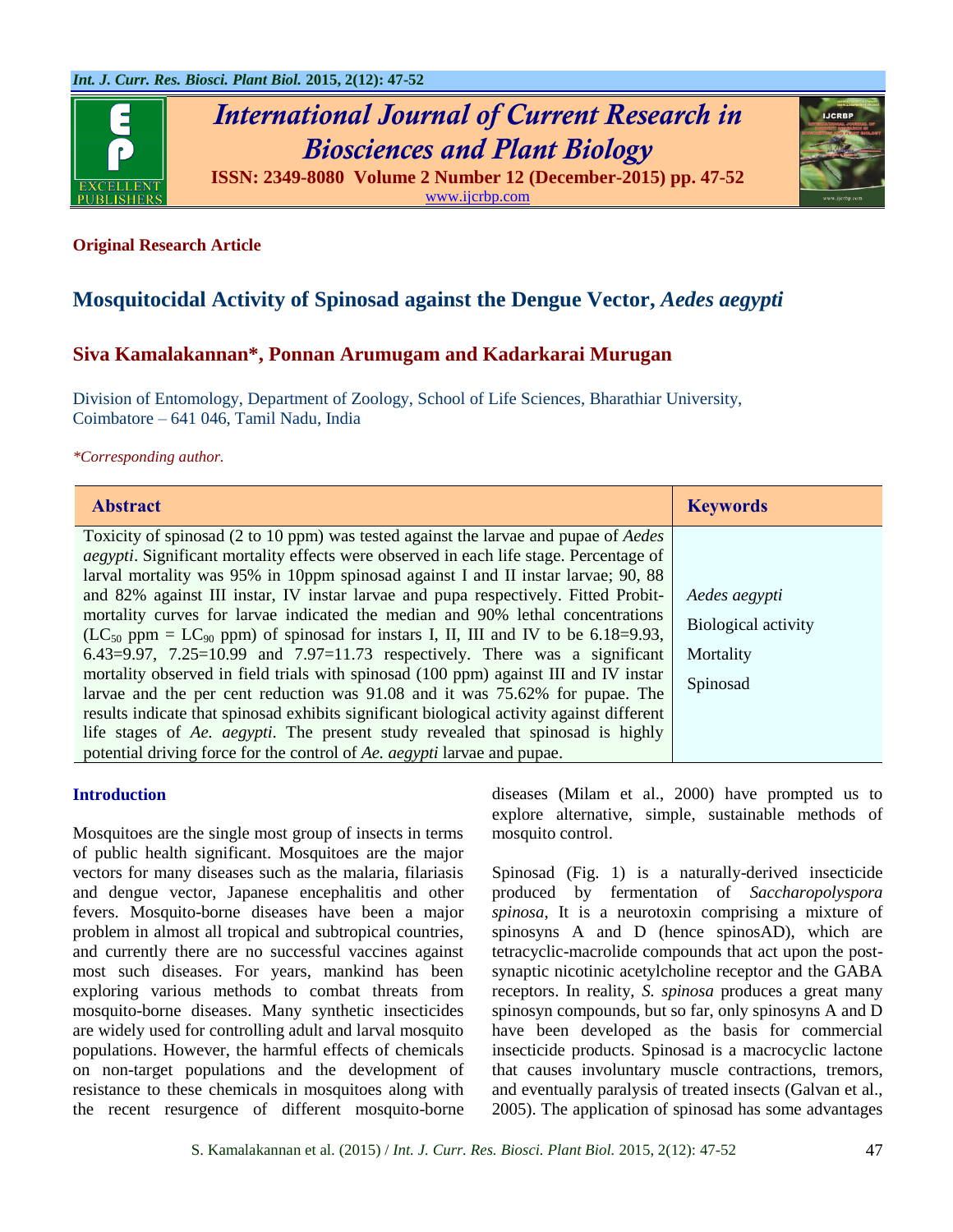over other measures for control of CPB. For instance, spinosad is naturally derived compound and has low level of toxicity to mammals (Thompson et al., 2000). Spinosad has very fast biodegradation rate with no or low influence beneficial fauna and very low impact on the resistance development. These characteristics are important issues in human health and pest control measures; render spinosad as an appropriate candidate in insect control program. Michaud and Grant (2003) reported that, spinosad fit very well into IPM potato programs. The results of current study indicate that spinosad is relatively fast-acting against *Ae. aegypti* and are consistent with results of later authors. Intoxication began to appear 4-5 h after treatment, whereas several reports is in this instance: spinosad is slower acting than many conventional chemical insecticides (Williams et al., 2003) and ignored the 1 h observations suggested in the WHO protocol specifically to account for the speed of action of spinosad (Bond et al., 2004).

Spinosad was shown to be highly toxic to *Ae. aegypti*  and *Anopheles albimanus* Weidemann in the laboratory, and it completely suppressed the development of *Ae. aegypti, Culex* spp. and chironomid larvae in semi natural field conditions for periods of 8 to 22 wk, depending on concentration (Bond et al., 2004). Additional studies have reported the larvicidal properties of spinosad in this and other mosquito species (Liu et al. 2004a, 2004b; Cetin et al., 2005; Darriet et al., 2005; Darriet and Corbel 2006; Romi et al., 2006), or as an adulticide in a sugar bait formulation (Muller and Schlein 2006). The suitability of larvicidal compounds for use in insect vector control programs depends on a variety of properties and characteristics, including their persistence in the environment and the behavioral responses of insect vectors that are exposed to the compound. The aim of our study was to evaluate the efficacy of spinosad as a larvicide of *Ae. aegypti* in an important urban habitat.



#### **Materials and methods**

#### **Rearing and maintenance of** *Ae. aegypti*

Initially, eggs were collected in and around Coimbatore (11°N, 77°E) from stagnant water bodies. These were transported to the laboratory on tap water in plastic containers and allowed to hatch at 29°C/28°C in glass trays (18 cm long  $\times$  9 cm wide  $\times$  3 cm deep) containing 2 L of tap water. After 24 h, first instar larvae were transferred to clean plastic trays (dimensions as above) with 2L of tap water and provided 5 g of ground Pedigree® dog food daily until pupation. Aliquots of 100 pupae were separated from the rearing medium and placed into net cages (42 cm long  $\times$  33cm wide  $\times$  39cm high) for emergence. Adults were allowed access to 10% sucrose solution *ad libitum via* cotton wick. Female mosquitoes were fed stored chicken blood using the methods described by Meola and Readio (1987). A glass beaker (10cm long  $\times$  6 cm diameter) containing tap water for oviposition was placed inside each net cage. Eggs rafts were removed daily, and the eggs allowed hatching and the larvae reared using the methods described above. Mosquitoes were reared and maintained in all cases at 29°C, 50% RH, and a 12:12 (L: D) photoperiod.

#### **Mosquito bioassays**

Eggs ( $n=100$  per replicate), first to fourth instars ( $n=100$ ) per life stage, per replicate), and pupae (n=100 per replicate) of *Ae. aegypti* were exposed to five concentrations of spinosad ranging from 2 to 10ppm. In each case, we used a 1000mL glass beaker (10 cm long  $\times$  15cm diameter) containing 2 to 10mg of spinosad and 950-990mL distilled water, respectively, to which 50mg dog biscuit was added. Tests of each concentration of spinosad were replicated three times for each life stage/ instar. Each replicate test for each life stage included single control comprising distilled water and the appropriate quantity (2-10mg) of spinosad final volume. Mortality in all tests was recorded after 24 h. Mortality responses for each life stage/instar were analyzed using analysis of variance procedures with means separation using Tukey's Honestly Significant Difference test (SAS 2003). We used Probit analysis (Finney, 1971) to evaluate the spinosad concentration–response (toxicity) relationship for each life stage/ instar of *Ae. aegypti* and corrected for control mortality before data analysis using a modified Abbott's formula (Abbott, 1925). The level of significance used in all statistical tests was *p*=0.05.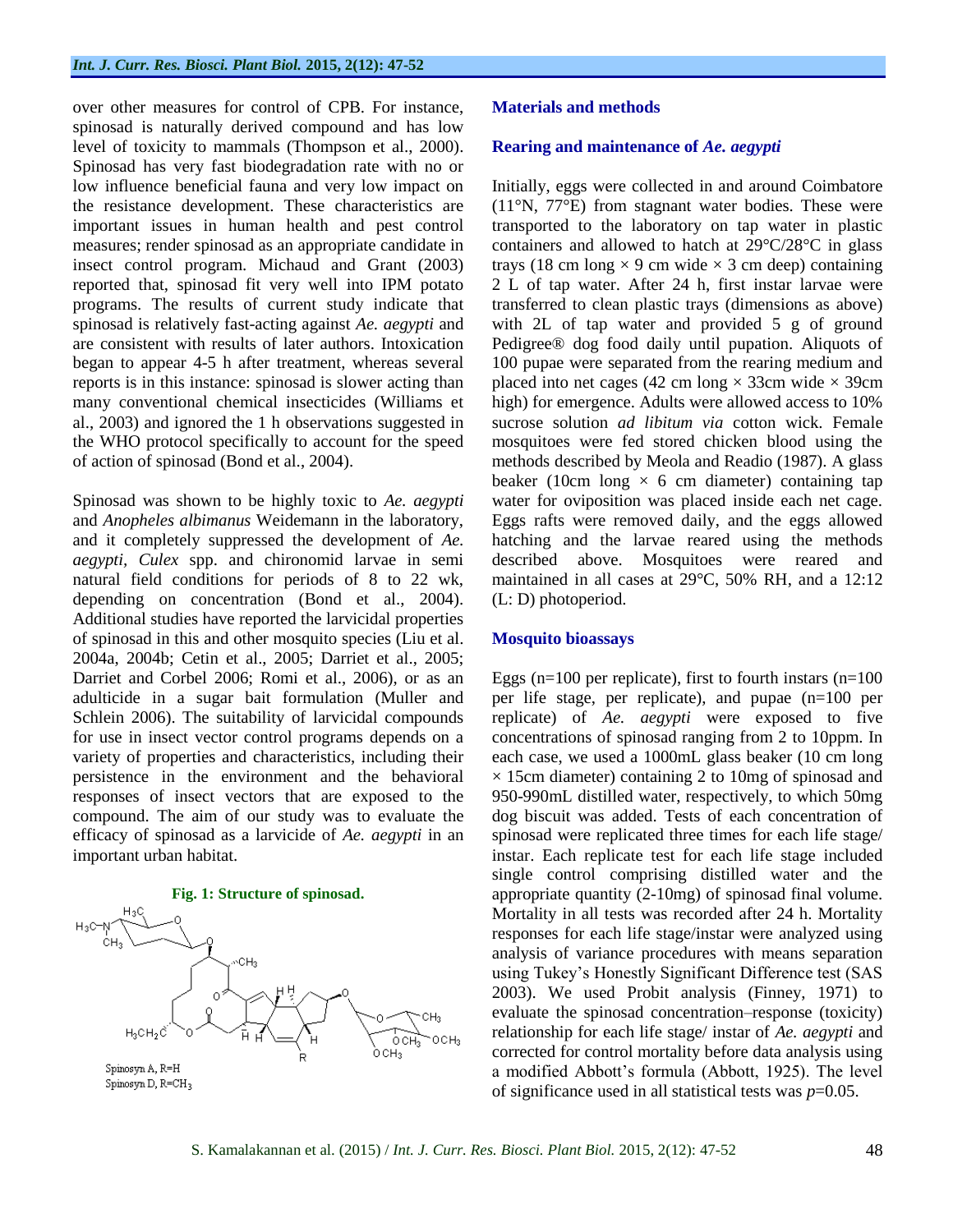#### **Field trail**

For the field trial the quantity of bacterial insecticide, Spinosad required (Based on laboratory  $LC_{90}$  values) for each treatment was determined by calculating the total surface area of the water in each habitat. 100ppm/liter of spinosad mixed with 500L volume of water. The required quantities of spinosad were mixed thoroughly with water in a bucket with constant agitation. Teepol was used as emulsifying agent (0.05%). Field applications of Spinosad were done with the help of a knapsack sprayer. Dipper sampling and counting of larvae monitored the larval density before 72 h after the treatment. A separate sample was taken to determine the species composition of each larval habitat. The percentage of reduction was calculated by the following formula:

$$
Reduction (%) = \frac{C-T}{C} \times 100
$$

Where,

 $C$  – is the total number of Mosquitoes in control  $T -$  is the total number of Mosquitoes in treatment

#### **Statistical analysis**

The data got from the bioassays was subjected to statistical analysis; the analytical data, together with tables, are presented in appropriate places in the report. SPSS software package was used in computing all the

data including Probit analysis, correlation equation, SE of the Mean of the sample.

#### **Results**

Table 1 provides the effect of spinosad on various stages, I, II, III, IV and pupae) of *Ae. aegypti*. Considerable mortality was evident after the treatment of Spinosad for all larvae and pupae. The mortality was increased as increasing concentrations. The percentage of mortality of I and II instar larvae was 95% at 10ppm concentration, whereas III and IV instar larvae showed 90 and 88% mortality at 10ppm concentration respectively. However, the pupal mortality was 82% at 10ppm. The effect of larval and pupal mortality was found to be dose dependent. The  $LC_{50}$  ( $LC_{90}$ ) values were 6.18 (9.93) and 6.43 (9.97) in II and I instars; whereas, 7.25 (10.99), 7.97 (11.73) in III and IV instar, and similarly in pupa 8.92 (12.56). The  $LC_{50}$  and  $LC_{90}$ values were significantly increased with increasing concentration.

The regression equation and Chi-square values were X  $= 0.3613$ , Y =  $-2.3245$  in II instar larvae which were significant. The Chi-square value showed increase of 1.668 in III instar larvae of *Ae. aegypti*. In this spinosad treatment, II and III instars were found to be more susceptible than the other stages. Overall, spinosad treatment at 10 ppm concentration was greatly reduced the larval and pupal states at 24 h mortality observation.

**Table 1. Results of Probit analyses of mortality responses of** *Ae. aegypti* **larvae and pupae to spinosad application.**

| <b>Stages</b>                                                                                                                         |                                   | 50% Confidential |           |            |           | 95% Confidential | <b>Regression Coefficient</b> |        |           |          |
|---------------------------------------------------------------------------------------------------------------------------------------|-----------------------------------|------------------|-----------|------------|-----------|------------------|-------------------------------|--------|-----------|----------|
|                                                                                                                                       | % mortality<br>$(Mean \pm SE)$    |                  |           | <b>LCL</b> |           |                  | <b>UCL</b>                    |        |           | $\chi^2$ |
|                                                                                                                                       |                                   | $LC_{50}$        | $LC_{90}$ | $LC_{50}$  | $LC_{90}$ | $LC_{50}$        | $LC_{90}$                     | (X)    | (Y)       |          |
| I Instar                                                                                                                              | 95 $(24.2 \pm 0.25)^{a}$          | 6.18             | 9.93      | 5.63       | 9.10      | 6.72             | 11.13                         | 0.3412 | $-2.1089$ | 0.683    |
| II Instar                                                                                                                             | 95 $(23.0 \pm 0.26)^{a}$          | 6.43             | 9.97      | 5.91       | 9.18      | 6.96             | 11.12                         | 0.3613 | $-2.3245$ | 0.727    |
| <b>III</b> Instar                                                                                                                     | 90 (19.4 $\pm$ 0.28) <sup>b</sup> | 7.25             | 10.99     | 6.71       | 10.07     | 7.84             | 12.36                         | 0.3425 | $-2.4846$ | 1.668    |
| <b>IV</b> Instar                                                                                                                      | 88 $(16.2 \pm 0.30)$ bc           | 7.97             | 11.73     | 7.41       | 10.71     | 8.63             | 13.31                         | 0.3403 | $-2.7132$ | 0.387    |
| Pupa                                                                                                                                  | 82 $(12.2 \pm 0.37)$ <sup>d</sup> | 8.92             | 12.56     | 8.32       | 11.40     | 9.72             | 14.46                         | 0.3528 | $-3.1501$ | 0.741    |
| LCL - Lower Confidential Limit, UCL – Upper Confidential Limit; Within column mean $(\pm SE)$ followed by the same letter (s) are not |                                   |                  |           |            |           |                  |                               |        |           |          |
| significantly different at 5% level; Chi-Square value significant at $p \le 0.05$ level.                                              |                                   |                  |           |            |           |                  |                               |        |           |          |

Table 2 provides the field evaluation data on the population reduction of larval and pupal stages of *Ae. aegyptii* at Vadavalli Village, Coimbatore, Tamil Nadu, India. The concentration at 100ppm/liter of spinosad added 500L of water in the tank. The sample from the mosquito habitat was taken up to 5 dipping/sample and also for five replicates were set to observe the mosquito larval and pupal percentage mortality at 72 h duration of post treatment. In each replicate, the number of live

larvae and pupae were counted per dipping. In first replicate, the per cent reduction was 85.89 and 67.54 for larvae and pupae respectively. Similar trend was observed for  $2$ ,  $3$ ,  $4$  and  $5<sup>th</sup>$  replicates. The overall per cent reduction was 91.08 for larvae and 75.62 for pupae of *Ae. aegypti*. Fig. 1 shows the field trail post treatment of spinosad-mean survival of larvae, pupae in control and in experiment. In control, the mean number of larvae survived was 62.4 and of pupa 30.2; whereas, in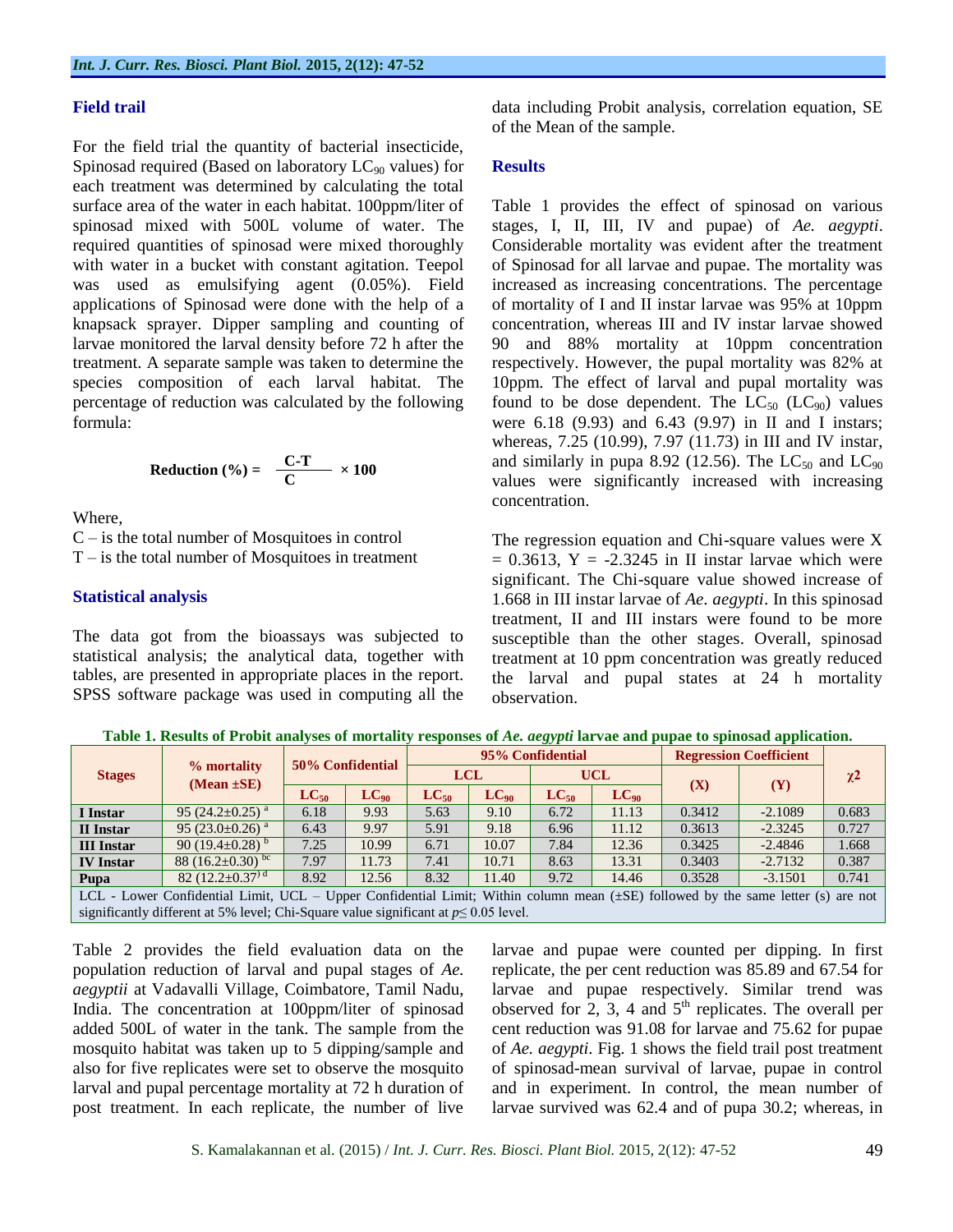post treatment, the mean percentage of reduction was 5.56 for larvae and 7.6 for pupae of *Ae. aegypti*. There was a significant reduction of larval and pupal mortality observed in pre and post treatment of spinosad.

| Table 2. Field evaluation of spinosad (72 h post treatment) for the control of III and IV instar larvae (L3-4) and pupae of |
|-----------------------------------------------------------------------------------------------------------------------------|
| Ae. aegypti.                                                                                                                |

| $A$ c. $uc5$ ypu.<br>Live larvae $(L3-4)$ and pupae $(P)/\text{sample}$ (72h post treatment) |                |                |          |                          |       |                   |       |                  |       |                |                |                  |       |                    |       |
|----------------------------------------------------------------------------------------------|----------------|----------------|----------|--------------------------|-------|-------------------|-------|------------------|-------|----------------|----------------|------------------|-------|--------------------|-------|
| Conc.                                                                                        | <b>Sample</b>  | <b>Control</b> |          | $\mathbf{Rep.} 1$        |       | $\mathbf{Rep.} 2$ |       | $\mathbf{Rep.}3$ |       | Rep. 4         |                | $\mathbf{Rep.}5$ |       | <b>Grand</b> total |       |
|                                                                                              |                | $L3-4$         | P        | $L3-4$                   | P     | $L3-4$            | P     | $L3-4$           | P     | $L3-4$         | P              | $L3-4$           | P     | $L3-4$             | P     |
| 100<br>ppm/L                                                                                 |                | 73             | 21       | 10                       | 13    | 8                 | 12    | 6                |       | 4              | $\overline{4}$ | 4                | 6     | 6.4                | 8.4   |
|                                                                                              | 2              | 70             | 33       | 8                        | 11    | 6                 | 6     | 6                |       | 3              |                | $\Omega$         | 3     | 4.6                | 6.4   |
|                                                                                              | 3              | 58             | 30       | 9                        | 8     | 8                 | 8     | $\mathbf{r}$     | 6     | 6              | 6              | $\overline{4}$   | 8     | 6.8                | 7.2   |
|                                                                                              | 4              | 52             | 30       | 10                       | 11    | $\overline{7}$    | 6     | 8                | 9     | 5              | 3              |                  | 5     | 6.2                | 6.8   |
|                                                                                              |                | 59             | 37       | $\overline{\phantom{0}}$ | 6     | 6                 | 10    | $\overline{4}$   | 11    | $\overline{2}$ | 8              | $\Omega$         | 11    | 3.8                | 9.2   |
|                                                                                              | Total          | 312            | 151      | 44                       | 49    | 35                | 42    | 31               | 40    | 20             | 26             | 9                | 33    | 27.8               | 38    |
|                                                                                              | Mean reduction | 62.4           | 30.2     | 8.8                      | 9.8   | $\tau$            | 8.4   | 6.2              | 8     | $\overline{4}$ | 5.2            | 1.8              | 6.6   | 5.56               | 7.6   |
|                                                                                              | Reduction (%)  | $\Omega$       | $\Omega$ | 85.89                    | 67.54 | 88.78             | 72.18 | 90.06            | 73.50 | 93.58          | 86.75          | 97.11            | 78.14 | 91.08              | 75.62 |





#### **Discussion**

Spinosad has also been shown to have a high level of activity against larvae of various mosquito species, such as *Ae. aegypti*, *Ae. albopictus*, *Culex quinquefasciatus*, *Cx. pipiens*, *Anopheles albimanus*, *An. stephensi* and *An. quadrimaculatus* in recent studies (Bond et al., 2004; Cetin et al., 2005; Dariet et al., 2005; Dariet and Corbel, 2006; Paul et al., 2006; Romi et al., 2006; Pridgeon et al., 2008). Spinosadbased product (Laser 4.8% emulsifiable concentrate) was evaluated in laboratory bioassays against laboratory-reared mosquito strains of 3 species of medical importance: *Ae. aegypti*, *An. stephensi*, and *Cx. pipiens*. Spinosad was particularly effective against larvae of *Aedes* and *Culex*, with a less marked activity against anophelines (24 h median lethal concentration =  $0.0096$ ,  $0.0064$ , and  $0.039$  mg/liter, respectively), showing a persistence of the insecticide

action of about 6 wk in laboratory containers (Romi et al., 2006). In the present study 24 h lethal concentration of the suspension, containing concentrate formulation of spinosad  $(LC_{50})$  against III and IV instar larvae of *Ae. aegypti* was estimated.

The field and the laboratory strains of *Rhizopertha dominica* Fabr. (Coleoptera: Borstrychidae) were highly susceptible to spinosad, and one of the field strains was less susceptible to spinosad than the laboratory strain (Huang et al., 2004). Spinosad was very effective in suppressing *R. dominica* and *Tribolium castaneum*  Herbst (Coleoptera: Tenebrionidae) populations in stored wheat. Spinosad also effectively prevented breeding of *Culex* (Diptera: Culicidae) mosquitoes and chironomids (Diptera: Chironomidae) (Bond et al., 2004). The results of the present study showed that spinosad was very effective in the control of *Ae .aegypti*.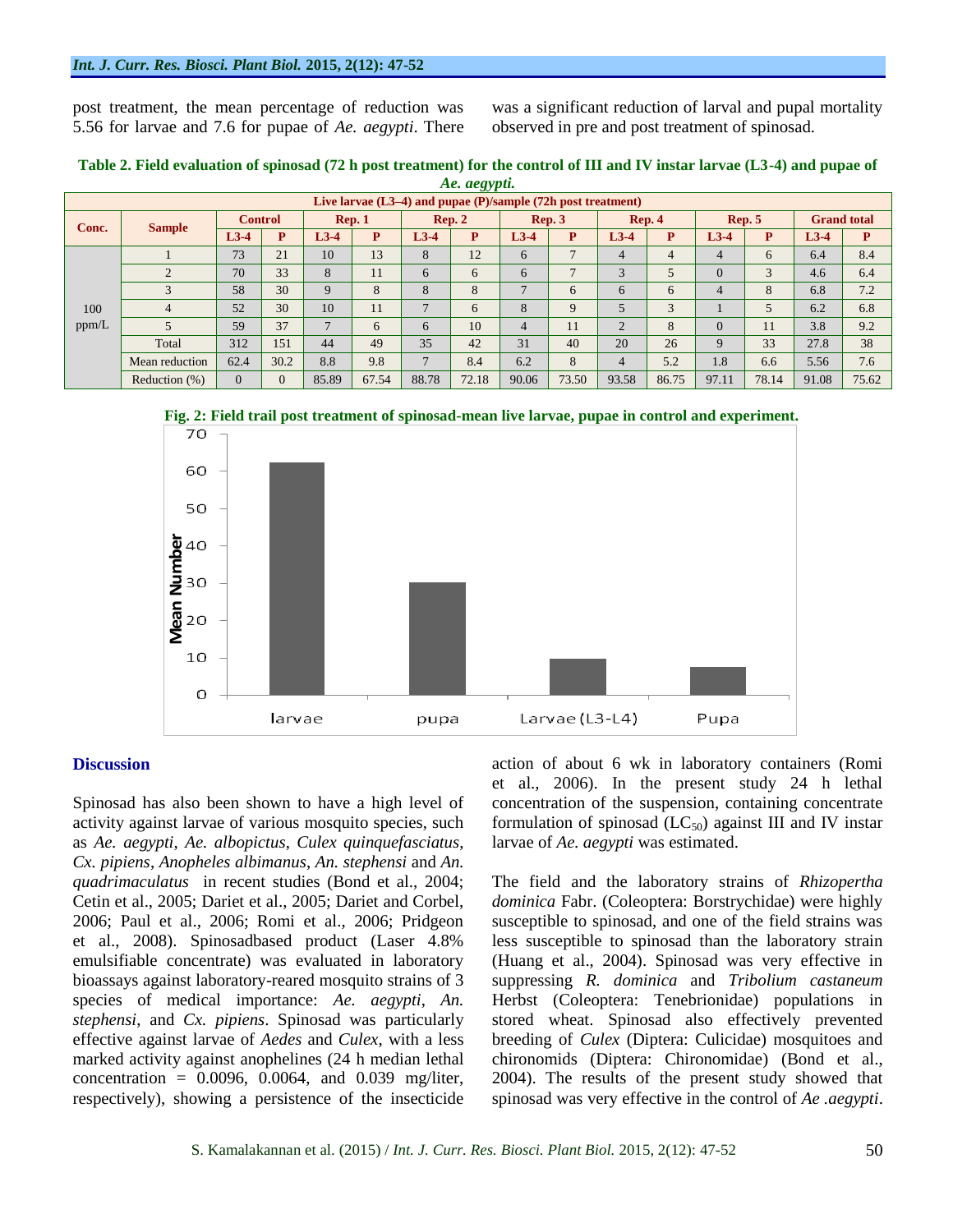Therefore, in order to maximise the negative effects of the chemicals on the environment and natural enemies in the management of pests, the natural insecticide could be integrated into IPM programmes. The present experiment showed the strong efficacy of the spinosad on *Ae. aegypti* when applied at high rates, resulting in complete control. Further research is needed to understand the reduced susceptibility to spinosad.

The results of the present study showed that spinosad is highly toxic to larval and pural stages of *Ae. aegypti* in the laboratory and field condition. Spinosad is a naturally derived biorational insecticide with an environmentally favorable toxicity profile, so we investigated its potency against mosquito larvae (Diptera:Culicidae). By laboratory bioassays of a suspension concentrate formulation of spinosad (Tracer®), the 24 h lethal concentration  $(LC_{50})$  against *Ae. aegypti* third and fourth instars was estimated at 2 to 10 ppm following logit regression. The concentration – mortality responses of III and IV-instar larvae of *Ae. aegypti* sites for 72h at 100 ppm, spinosad prevented the breeding. In contrast, the bacterial insecticide *Bacillus thuringiensis* var. *israelensis* (*Bti*, Vectobac® AS) performed poorly with just 2 weeks of complete inhibition of *Ae. aegypti* breeding. Spinosad also effectively prevented breeding of *Culex* mosquitoes and chironomids in both trials to a degree similar to that of temephos (Bond et al., 2004). It is concluded from the observations recorded in the present study that spinosad could be used as an effective larvicidal agent for application in mosquito breeding sites.

# **References**

- Abbott, W.S., 1925. A method of computing the effectiveness of an insecticide. J. Econ. Entomol. 18, 265-267.
- Bond, J.G., Marina, C.F., Williams, T., 2004. The naturally derived insecticides spinosad is highly toxic to *Aedes* and *Anopheles* mosquito larvae. Med. Vet. Entomol. 18, 50-56.
- Cetin, H., Yanikoglu, A., Cilek, J.E., 2005. Evaluation of the naturally-derived insecticide spinosad against *Aedes aegypti* L. (Diptera: Culicidae) larvae in septic tank water in Antalya, Turkey. J. Vector. Ecol. 30, 151-154.
- Darriet, F., Corbel, V., 2006. Laboratory evaluation of pyriproxyfen and spinosad, alone and in combination, against *Aedes aegypti* larvae. J. Med. Entomol. 43, 1190-1194.
- Darriet, F., Duchon, S., Hougard, J.M., 2005. Spinosad: a new larvicide against insecticide-resistant mosquito larvae. J. Am. Mosq. Control. Assoc. 21, 495-496.
- Finney, D.J., 1971. Probit Analysis. Cambridge University Press, Cambridge, England.
- Galvan, T.L., Koch, R.L., Hutchison, W.D., 2005. Effect of spinosad and indoxacarb on survival, development and reproduction of the multicolored Asian lady beetle (Coleoptera: Coccinellidae). Biol. Control. 34, 108-114.
- Huang, F., Subramanyam, B., Toews, M.D., 2004. Susceptibility of laboratory and field strains of four stored-product insect species to spinosad. J. Econ. Entomol. 97, 2154-2159.
- Liu, H., Cupp, E.W., Guo, A., Liu, N., 2004a. Insecticide resistance in Alabama and Florida mosquito strains of *Aedes albopictus*. J. Med. Entomol. 41, 946-952.
- Liu, H., Cupp, E.W., Micher, K.M., Guo, A., Liu N., 2004b. Insecticide resistance and cross resistance in Alabama and Florida strains of *Culex quinquefaciatus*. J. Med. Entomol. 41, 408-413.
- Meola, R., Readio, J., 1987. Jevanile hormone regulation of the second biting cycle in *Culex pipiens*. J. Insect Physiol. 33,751-754.
- Michaud, J.P., Grant, A.K., 2003. IPM-compatibility of foliar insecticides for citrus: Indices derived from toxicity to beneficial insects from four orders. J. Insect Sci. 3, 1-10.
- Milam, C.D., Farris, J.L., Wilhide, J.D., 2000. Evaluating mosquito control pesticides for effect on target and non-target organisms. Arch. Environ. Contam. Toxcol. 39, 324-328.
- Muller, G., Schlein, Y., 2006. Sugar questing mosquitoes in arid areas gather on scarce blossoms that can be used for control. Int. J. Parasitol. 36, 1077-1080.
- Paul, A, Harrington, L.C., Scott J.G., 2006. Evaluation of novel insecticides for control of dengue vector *Aedes aegypti* (Diptera: Culicidae). J. Med. Entomol. 43, 55-60.
- Pridgeon, J.W., Pereira, R.M., Becnel, J.J., Allan, S.A., Clark, G.G., Linthicum, K.J., 2008. Susceptibility of *Aedes aegypti*, *Culex quinquefasciatus* Say, and *Anopheles quadrimaculatus* Say to 19 pesticides with different modes of action. J. Med. Entomol. 45, 82-87.
- Romi, R., Proietti, S., Di Luca, M., Cristofaro, M., 2006. Laboratory evaluation of the bioinsecticide spinosad for mosquito control. J. Am. Mosq. Control. Assoc. 22, 93-96.